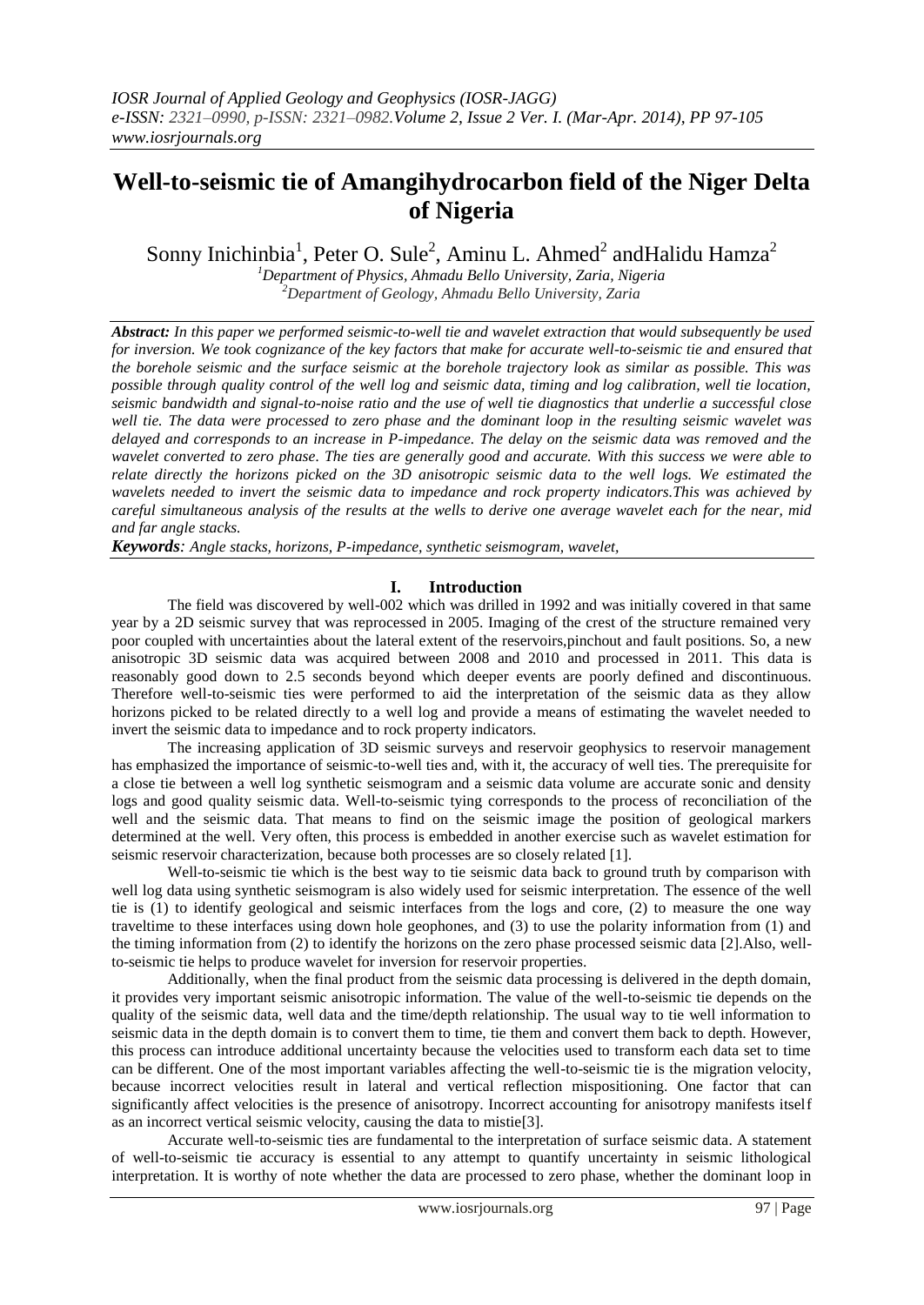the resulting seismic wavelet is delayed, whether the loop corresponds to an increase or decrease in acoustic impedance. A well tie makes this correspondence clear and knowledge of the seismic wavelet is critical to inversion to impedance. The elements of the well-to-seismic tie include a broadband primaries synthetic seismogramconstructed from a calibrated P-impedance (AI) log is matched to a seismic trace segment. The synthetic seismogram is filtered to the bandwidth of the seismic data and time and phase shifted to match the seismic data. The filter that converts the broadband synthetic to the matched synthetic is the seismic wavelet.

## **II. The study area**

Amangi Field is located 70 km northwest of Port Harcourt within licence OML 21 in the Greater Ughelliof the Niger Delta of southern Nigeria as shown in Fig. 1. The Niger Delta lies between latitudes 4*°* N and 6*°* N and longitudes 3*°* E and 9*°* E.



**Figure 1. Map of the Niger Delta showing the study area. The encircled portion is the location of Amangi Field. (Source: Shell Petroleum Development Company of Nigeria Ltd.).**

The Field is bounded to the north and south by large listric normal faults associated with gravity collapse in the delta. The Tertiary age siliciclastic deposits forming the Niger Delta are divided into three lithostratigraphic Formations: the Akata Formation, the Agbada Formation and the Benin Formation. The Agbada Formation makes up the majority of the hydrocarbon reservoirs of the Niger Delta including this field, and comprises alternating sandstone/shale bed sets interpreted to represent the delta front, distributor channels and the deltaic plain. The hydrocarbon bearing interval of the field is part of a succession of Tertiary proximal deltaic deposits separated by laterally extensive shale/shalyheterolithic packages that represent flooding episodes [4].

## **III. Well log data**

The location of the six wells on the field is displayed in Fig. 2. Four of the wells are located in OML 21 while the rest two are in OML 53. The field is a unitized field. However, well data were available from five wells as shown in Table 1. The well log data availability summary for Amangi Field is presented in Table 1.



**Figure 2.OML map of the study area showing the locations of the wells used in this study. Four out of a total of six wells are located in OML 21 whereas the rest two wells are sited in OML 53.**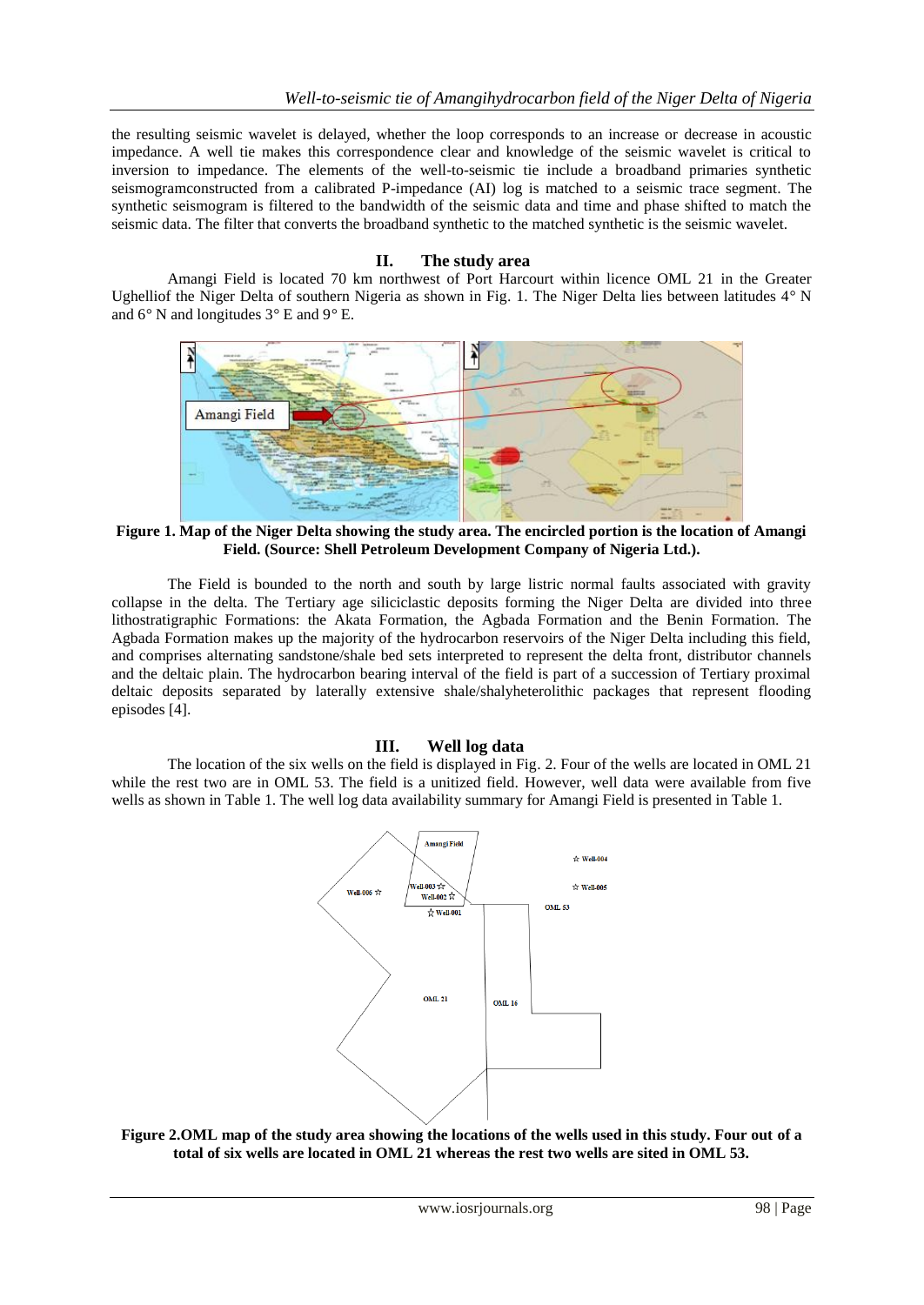| Table 1. Some wells in Amangi Field showing suite of logs in each well. From the table only Well-002 has |  |
|----------------------------------------------------------------------------------------------------------|--|
| a complete suite of good quality logs in the area, needed for this work.                                 |  |

| <b>Well</b>  | <b>GR</b><br>(API) | CALL.<br>(inches) | <b>RESIS.</b><br>$(\Omega$ m) | DEN.<br>(g/cm <sup>3</sup> ) | <b>SONIC</b><br>$(\mu s/ft)$ | PRES.<br>(psi) | <b>FIT</b>     | Checkshot(ms)  |
|--------------|--------------------|-------------------|-------------------------------|------------------------------|------------------------------|----------------|----------------|----------------|
| Well-<br>001 | <b>YES</b>         | <b>YES</b>        | <b>YES</b>                    | N <sub>O</sub>               | <b>YES</b>                   | <b>NO</b>      | <b>NO</b>      | <b>YES</b>     |
| Well-<br>002 | <b>YES</b>         | <b>YES</b>        | <b>YES</b>                    | <b>YES</b>                   | <b>YES</b>                   | <b>YES</b>     | <b>YES</b>     | <b>YES</b>     |
| Well-<br>003 | <b>YES</b>         | <b>YES</b>        | <b>YES</b>                    | <b>YES</b>                   | <b>YES</b>                   | <b>YES</b>     | N <sub>O</sub> | NO             |
| Well-<br>004 | <b>YES</b>         | <b>YES</b>        | <b>YES</b>                    | <b>YES</b>                   | <b>YES</b>                   | N <sub>O</sub> | N <sub>O</sub> | N <sub>O</sub> |
| Well-<br>005 | <b>YES</b>         | <b>YES</b>        | <b>YES</b>                    | <b>YES</b>                   | <b>YES</b>                   | <b>NO</b>      | <b>NO</b>      | NO             |

Fig. 3is the well logs from well**-**002 in the study area. The lithology classification is shown in track 7 in which sand is yellow and shale is green. Edited compressional sonic and shear sonic (tracks 3 and 4) and density log is intrack 14. Resistivity and porosity curves are in tracks 6 and 11, respectively. The gamma ray, caliper, neutron, neutron-density, water saturation,  $V_p$ , and  $V_s$  curves are in tracks 2, 5, 8, 9, 10, 12 and 13 respectively. The measured depth and the two way travel time are recorded in track 1. The numbering of the tracks is done from left to right.



**Figure 3.Typical log signatures of shales/sands section in the area of study as seen in well-002. Gamma ray, sonic, caliper, resistivity, volume shale, neutron, porosity, water saturation, Vp, V<sup>s</sup> and density logs from well-002 used in this study. The thick gas reservoirs are characterized by higher resistivities and neutron-density crossover.**

## **IV. Methodology**

We adopted the approaches used by [5,6] and tretching/squeezing was avoided but the checkshot calibration, plus small manual bulk time shifts were relied upon to align the well log time-depth relationship to that of the seismic data.In this work we incorporate a rock physics model to assist in the mapping of the horizons and analyze rock properties. Since shales and their related rocks constitute a larger percentage of rocks in this area, they play a very important role in seismic wave propagation and fluid flow. Anisotropy from the earth formations that make velocities of wave propagation in each direction different ismainly caused by intrinsic anisotropy from shales.We first used seismic data only and is aimed at evaluating a preliminary zero phase wavelet whose amplitude spectrum is representative of the seismic data. Secondly, we then used both the well and seismic data to analyze the correlation between a synthetic trace computed from impedance log and portions of seismic traces surrounding the well [5].

## **V. Fault analysis**

The existence of compartments in the H1000 and H4000 crestal areas is based on the interpretation of the well-002 well test. One of the faults is sealing at H4000 level (different fluid contacts in well-002 and well-004) but not at H1000 level. H1000 hydrocarbons are trapped in a closure against the southern and southeastern faults. The crest is in the southeastern corner at approximately 2,590.80 m (8500 ft). The H1000 reservoir dips towards the northwest, with a dip of some 3.5º across the hydrocarbon filled area, and steeper in the aquifer.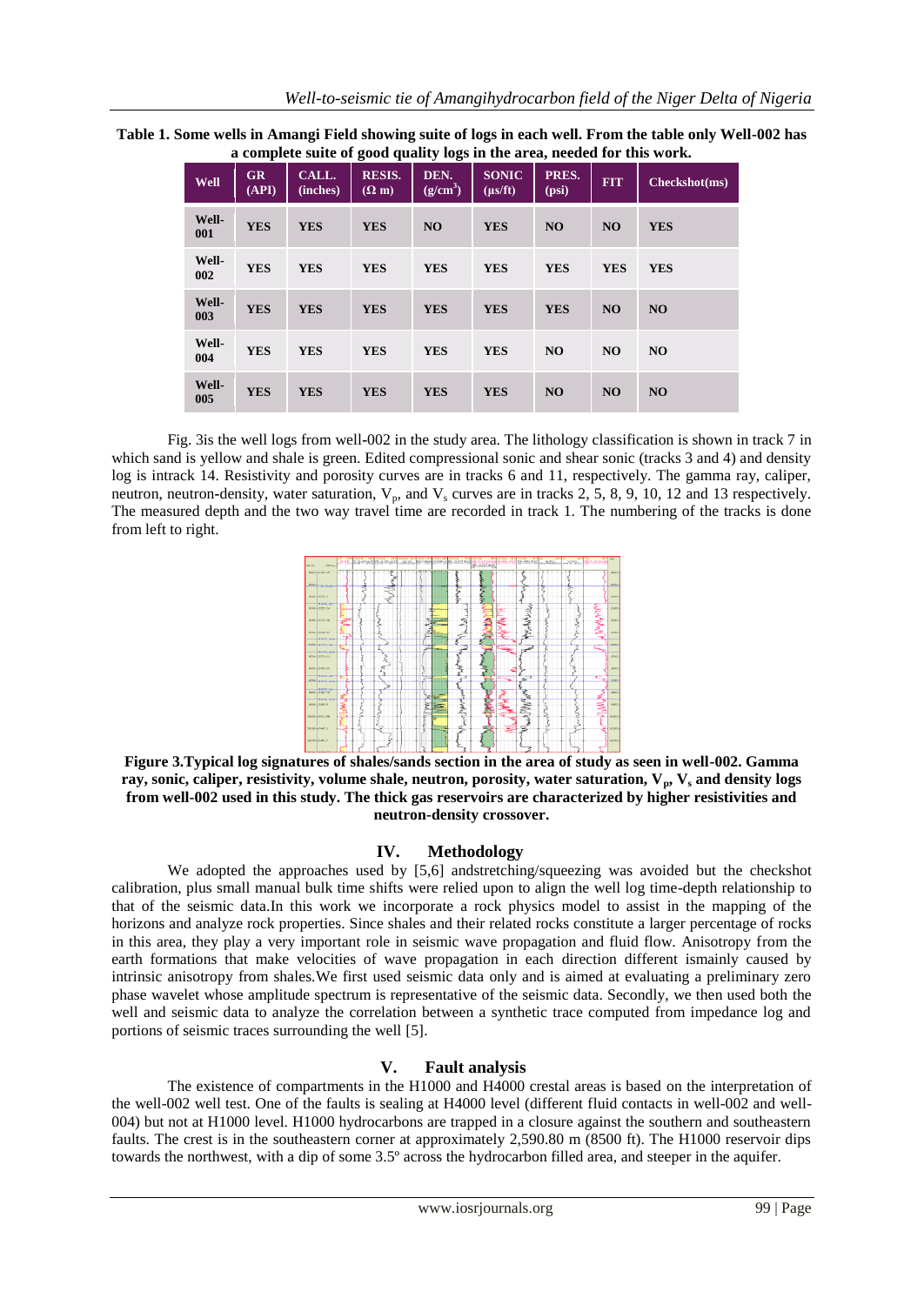The detailed delineation of the structure is currently improved by better imaging in the crestal areas at the south eastern and southern edges of the field, in the shadow zone of the large boundary faults. H4000 closure residing in the foot wall side of the southern and southeastern boundary faults. Three wells penetrate H4000; however gas was detected only by well-002. Well-005 is water bearing and well-004 has an oil-water contact. Fig.4 is the depth structure contour maps of the tops of the reservoirs.

The structure is an elongated rollover anticline bounded to the south and southwest by large boundary faults that throw down toward the south and southeast. Toward the north is a regional growth fault that joins ith the northeastern boundary fault to close the structure toward the east. It is a fault deep closure against a large growth fault which separates it from a neighbouring field.

Three H4000 structural realizations are built from the base case, minimum and maximum top structure maps and two isochrons. H4000 sands are interpreted to represent a series of channelized shoreface deposits (where channels are fluvial dominated). In H4200, a thick channel is interpreted as a tidal channel at well-002, but as a more fluvial dominated channel in well-005 (to the east) and at well-003 (to the west).



**Figure 4.Depth structure contour maps of the tops of the gas reservoir sandstones (H1000 and H4000) respectively, as interpreted from the 3D seismic data. Contour interval is 50 m. The locations of seismic lines (in red) across the structure are indicated. The shaded areas (in green) are proven hydrocarbon filled areas. The structure also shows some major faults and drilled wells in the study area (Courtesy: SPDC, Nigeria Ltd.).**

## **VI. Crossplots at the target horizons**

Fig.5shows crossplot of rock properties with lithology classification and anisotropy. We observe velocities change with respect to lithology, even in the same lithology which contains different clay contents. The horizons are at depths of 8865 ft – 9157 ft and 2184 ms for the H1000 and 9577ft - 9661 ft and 2326 ms for the H4000.



**Figure5.(a) & (b)show crossplots of well P-wave velocity versus depth in the target zones colour coded with gamma ray, showing the depths to the horizons and velocities of lithology. The seismic section (c) shows the seismic data with gamma ray and markers overlain and also showing the target horizons H1000 and H4000.**

#### **VII. Wavelet estimation**

The increasing use of 3D seismic data for quantitative reservoir characterization informs the crucial importance of a reliable well-to-seismic calibration. The single link existing between well data and seismic data is the wavelet; as a consequence, we are determined to carefully estimate the wavelet. Prior to the inversion, wavelets were estimated for each offset stack to enable the inversion to compensate for offset dependent phase, bandwidth, tuning and normal moveout (NMO) stretch effects which can affect the amplitude and phase spectra of the data. Separate wavelets were estimated for each angle stack as in [7,5,6]. The available well control was used in wavelet estimation and incorporated AVO modelling to properly account for AVO effects. The angle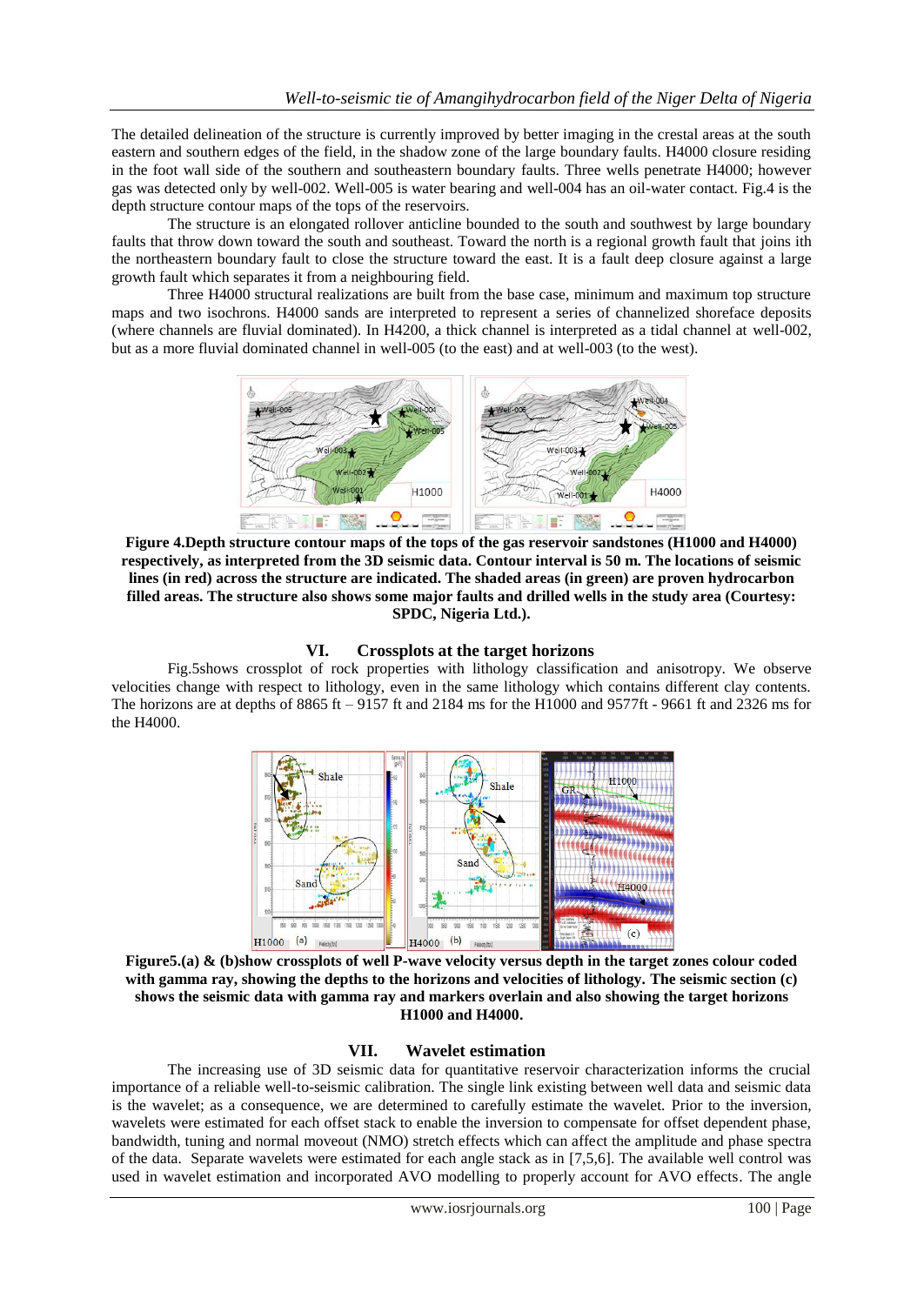dependent seismic wavelets were estimated by doing wavelet shaping between modelled logs and angle stacks. In doing this, we effectively tied the wavelet offset analysis to real log measurements.

The sonic logs were calibrated using well checkshot data to ensure that the time-depth relationship matches that of the seismic data. The calibrated sonic logs were then combined with the density logs to calculate impedance and reflectivity series for each well location. An initial zero phase wavelet, with amplitude spectrum was calculated from the square root of the amplitude spectrum of the autocorrelation of each trace, and then extracted from the seismic data. This wavelet was used to construct synthetic seismograms at each well location as per the convolution model of the seismic trace[8]. Applying alterations to the wavelet amplitude and phase spectra (see each well-to-seismic tie), such that a maximum correlation is found between the synthetic seismograms and seismic traces, allows a deterministicwavelet to be estimated at each well location.

#### **VIII. Synthetic seismogram generation**

Every seismic interpretation project needs to begin with an attempt to tie seismic reflectors to geologic units via synthetic seismograms.The first goal in working with seismic data is to ensure that the borehole seismic and the surface seismic at the borehole trajectory look as similar as possible. This achieved, we can then tightly link the surface seismic to events at the borehole and subsequently correlate structures and evaluate properties between wells.

The seismic data near each well were fitted by iteratively convolving the P-wave impedance logs with the near angle wavelet estimated (Fig. 9) to produce the synthetic predicted traces.Similarly, this approach was adopted using the estimated mid and far angles wavelets to produce the respective synthetic predicted traces. Where no borehole seismic data were available, synthetic seismograms were constructed from impedance and density logs. The phase was obtained by forcing the well derived synthetic seismogram to match the seismic, thus assuming the well log provides ground truth.

## **IX. Results and discussions**

We selected two wells, well-002 from OML 21 and well-004 from OML 53 to perform the well-toseismic ties and compared them. The first three panels from the left contain the wavelet, seismic and the synthetic seismograms respectively. The fourth panel from the left is a correlation panel showing the degree of correlation between the surface seismic trace segment in the second and the synthetic seismogram in the third panel from the left, which is a measure of the goodness-of-fit. The fifth panel from the left contains the inverted P-impedance section while the sixth panel from the left is the drift indicating the extent of stretching/squeezing applied to the data. Generally no stretching and squeezing was made on the data as could be seen on the panel. Finally, the gamma ray log (GR - red colour) and the P-sonic log (DT – purple colour) are displayed in the last panel on the extreme right.

Adjacent to each well-to-seismic tie is a display of the wavelet amplitude and phase spectra showing the zero phase wavelets and an average wavelet. The residuals (not shown) are the difference between the seismic trace and its synthetic seismogram, indicating how good the fit is. We also computed the normalized mean square error in the synthetic seismogram and the average phase error within the seismic bandwidth from the "predictability" P, a measure of the goodness-of-fit defined as:

 $P = 1 -$  (energy in the residuals/trace energy)………………………………………………………………………. (1)

This is the proportion of trace energy predicted by the synthetic seismogram[3].

Accurate well-to-seismic tie exercise wereperformed in this workusing the near, mid and far substack volumes of the new anisotropic 3D seismic data. The wavelets extracted from the seismic at the well locations were used to generate the synthetics, by convolving the wavelet with the reflection coefficient series of the Earth. The synthetics agreed very well with the seismic. The wavelet at each well was found to be very similar, close to zero phase and the data bandwidth was determined to be  $10 - 60$  Hz as shown in the extreme left panel of Figs.6, 7 and8. The seismic is shown in the first panel close to the wavelet whereas the synthetic is in the panel immediately after the seismic. The next panel contains the correlation and tops. This correlation shows the degree of agreement between the seismic and the synthetic. The next panel following displayed the P-impedance obtained from the simultaneous inversion of the surface seismic data, overlain by the P-impedance obtained by inverting the seismic data measured at the well. These also showed a good match. A panel showing the degree of stretching/squeezing was also included. Finally, the panel on the extreme right displayed the gamma ray, Psonic and P-impedance logs extracted from the inverted P-impedance. This panel also displayed the reservoirs of interest in depth (TVDss) in the study area.

The well was a vertical well and mildly overpressured. At the H1000 level, the work resulted in a confident tie at well-002, well-003,well-004, and well-005 and at well-006. At well-004, the synthetic seismogram can be tied to the seismic in two different ways, each of which is compatible with a defendable scenario of field wide horizon interpretation. At well-002, the base of the H4000 can be confidently tied, but the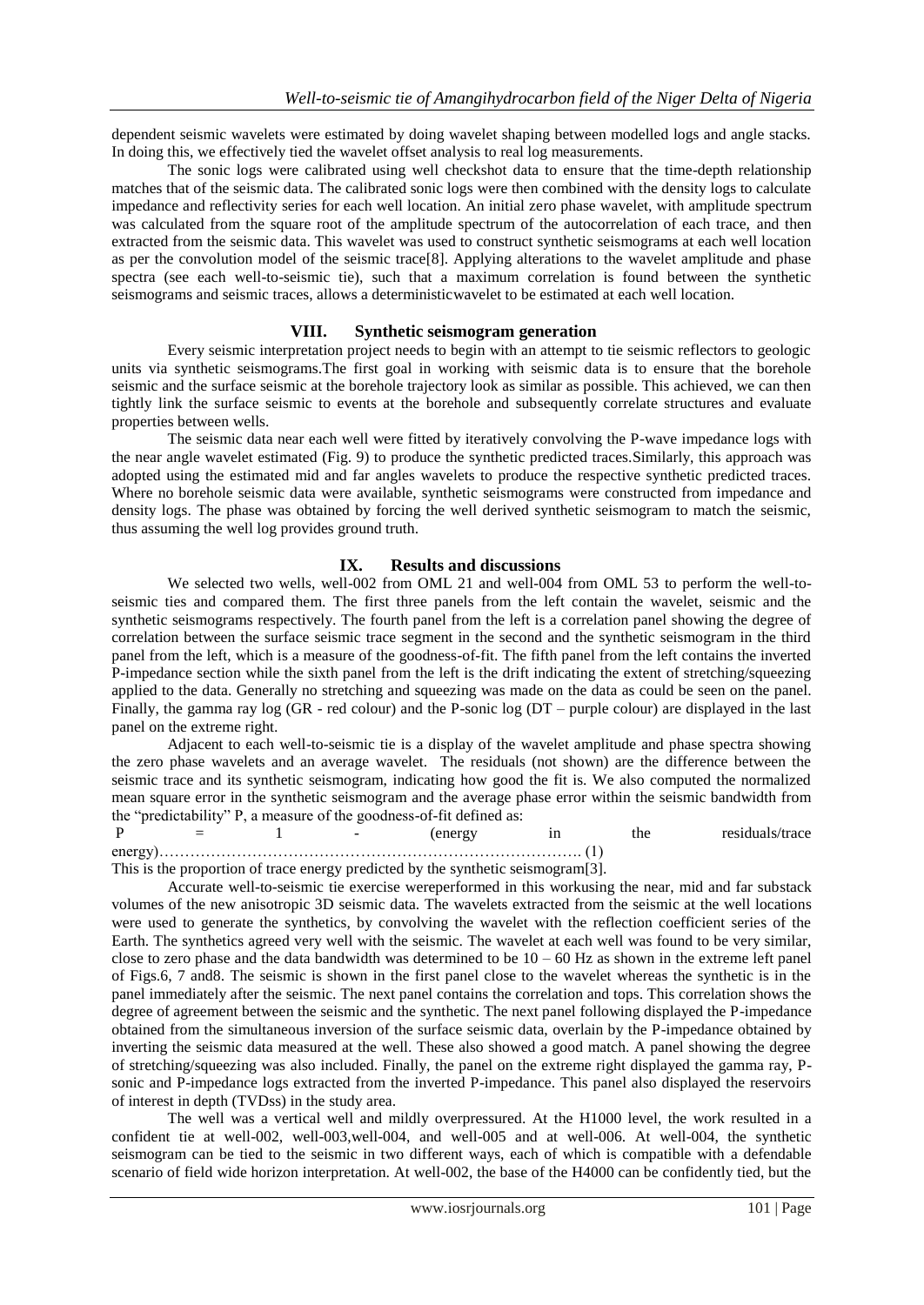local match at the top of the H4000 is poor. Well-006 does not penetrate the H4000. The H1000 has a good well-to-seismic tie at well-002, which defined where the top and base of the H1000 fall on the seismic, with the assumption of a roughly constant H1000 thickness. The base case scenario is depicted by the blue picks, following the top and base of the blue-red doublet (Fig.8), which suggests thinning (pinchout) towards the northeastern part of the field. But atwell-004, there is a significant H1000 thickness again, which means the H1000 has to thicken in the direct vicinity of the well, possibly across a major fault in the area.

The seismic-to-well tie of the top of the H4000 is poor at both well-004 and well-002 (Fig.8). Using the better constrained H1000 top and H4000 base seismic-to-well ties as analogue, the H4000 top/base case pick was defined to be at the zero crossing, from a soft to hard interface. The pick uncertainty increases in areas of poor seismic resolution; particularly in the middle of the field, northwards towards areas of growth faulting and around the fault shadow zones (Fig. 4).The estimated wavelet amplitude and phase spectra and the well-toseismic tie for each offset stack are shown for wells well-002 and well-004, in Figs. 6, 7 and 8.

Fig.6 is well-to-seismic tie for the near angle stack and shows a reasonably good correlation because as we can see, most major reflection events can becorrelated between the seismic and the synthetic. The interpreted seismic horizons (H1000 and H40000) are displayed in red and green on the well-to-seismic ties.



Figure 6. Well-to-seismic ties of the near stacks  $(0^{\circ} - 10^{\circ})$  for well-002 and well-004 with horizons and **gamma ray, P-sonic and P-impedance logs and wavelet amplitude, phase and spectra. There is reasonable tie between synthetic and seismic data with a cross correlation factor of 0.7.**

The well-to-seismic tie gives a correlation coefficient of 70% over the 420 mslogging interval. The time domain wavelet estimated from thiswell-to-seismic tie is shown at the extreme right. The very high correlationcoefficient indicates that the data is high quality andthat the tie is sound. The resulting estimated wavelet is highlydesirable from an interpretation perspective as acoustic impedance boundariesin this case would correspond to the dominant peaks andtroughs in the seismic data.



Figure 7. Well-to-seismic ties of the mid stacks  $(11^{\circ} - 20^{\circ})$  for Well-002 and Well-004 with horizons, **gamma ray, P-sonic and P-impedance logs and wavelet amplitude, phase and spectra. Reasonable tie between well and seismic data with a cross correlation factor of 0.6.**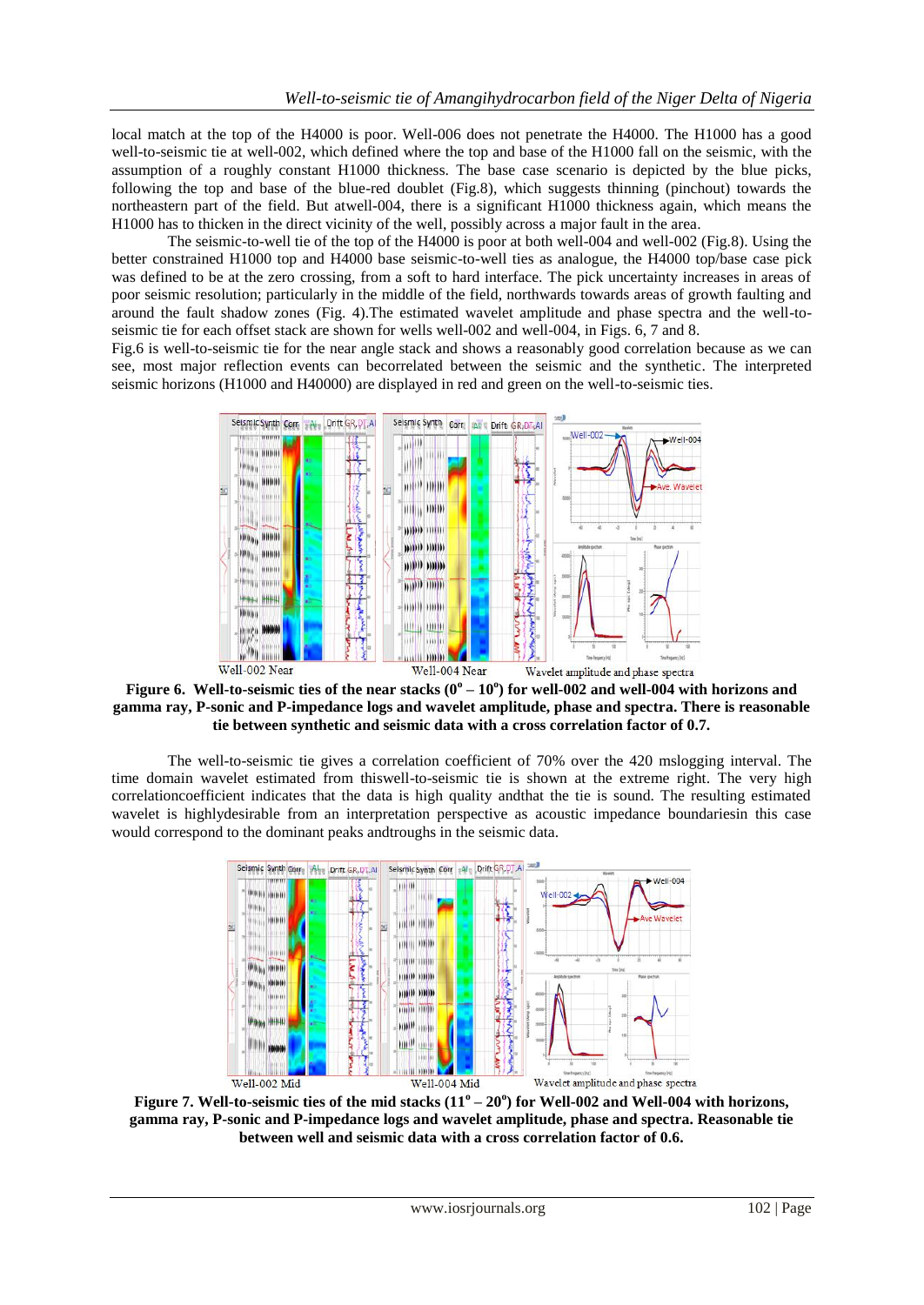The near angle tie is very good. The far angle well-to-seismic tie is poor. Often times, however, the quality of the far offset well tie is significantly worse than the near as we can see in Fig. 8. The correlation coefficient drops by an order of magnitude when we look at the far stack well tie. A couple of causes for the difference in the quality of the near stack and far stack well-to-seismic ties could be postulated. The far offset data could be of poorer quality than the near offset data. Another potential reason for the difference could be that our modelling algorithms were not including all the relevant physics. As offsets increase, incidence angles also increase, and the physics becomes more complex. Converted waves, interbed multiples, AVO, attenuation, anisotropy, and NMO stretch are some of the more significant effects that can complicate analyses of far offset data.

Angle dependent reflectivity is highly influenced by the shear wave impedance contrast at an interface. So, another possible explanation for poor far offset well-to-seismic ties is that the measured shear velocity log is of poor quality or is not measuring the seismically relevant quantity [8].



**Figure 8. Well-to-seismic ties of the far stacks (21<sup>o</sup> – 30<sup>o</sup> ) for Well-004 and Well-004 with horizon, gamma ray, P-sonic and P-impedance logs and wavelet amplitude, phase and spectra. Reasonable tie between well and seismic data with a cross correlation factor of 0.4.**

The estimated wavelet amplitude and phase spectra for the well-to-seismic ties are displayed alongside the ties. The wavelets are for both well-002 and well-004 near, mid and far stacks and their average wavelets. The wavelets estimated for each offset stack was near zero phase, varying mostly in their frequency content.A good well tie is necessary to reduce uncertainties in the estimated wavelet. Figs.6, 7 and 8 showed the well-toseismic ties for the estimated wavelets corresponding to the near, mid and far angle sections at well-002 and well-004 respectively. A best tie was achieved on a common angle section and ideally the near angle stack in this study.This was possible because at the near offsets, the physics is relatively simple, and an adequate wellto-seismic tie is often achieved by simply convolving a wavelet with a reflectivity series.

## **X. Final estimated wavelets**

The wavelet estimation process is crucial to any seismic inversion since the shape of the wavelet used may strongly influence the details of the resulting reservoir model. Wavelet analysis was performed by computing a filter that best shapes the well log reflection coefficients to the input seismic data at the well locations. The phase of the seismic data (as a function of frequency) is found from the inverse of this filter [9]. The well positioning and wavelet extraction were performed in the reservoirs' level. For our simultaneous inversion for P-impedanceand S-impedance, a separate wavelet analysis was done for each of the three angle stacks (near, mid, and far angles).

Fig.9 shows the three estimated seismic average wavelets for the three angle stacks. We determined the wavelets for the well-to-seismic tie for all suitable wells. After the generation of the wavelets, cross correlation and validation between wells and inversion tests were used to select one optimum (average) wavelet to use in the inversion.Therefore, we choose the waveform and length carefully, and maximized the cross correlation and also minimized the relative misfit between synthetic and real seismic data. Wavelet extraction was performed around each well using the edited well logs and checkshot calibrated time/depth function. During this process, the well-to-seismic tie was refined with respect to the synthetic seismogram generated from the well log data and the wavelet. This step helped tie the seismic data to the synthetic seismogram generated from the well data. The wavelets combine the averaged dominant phase with the bandwidth of the data. Since the signals change significantly with offset in the target window, the three wavelets were used for the prestack simultaneous inversion.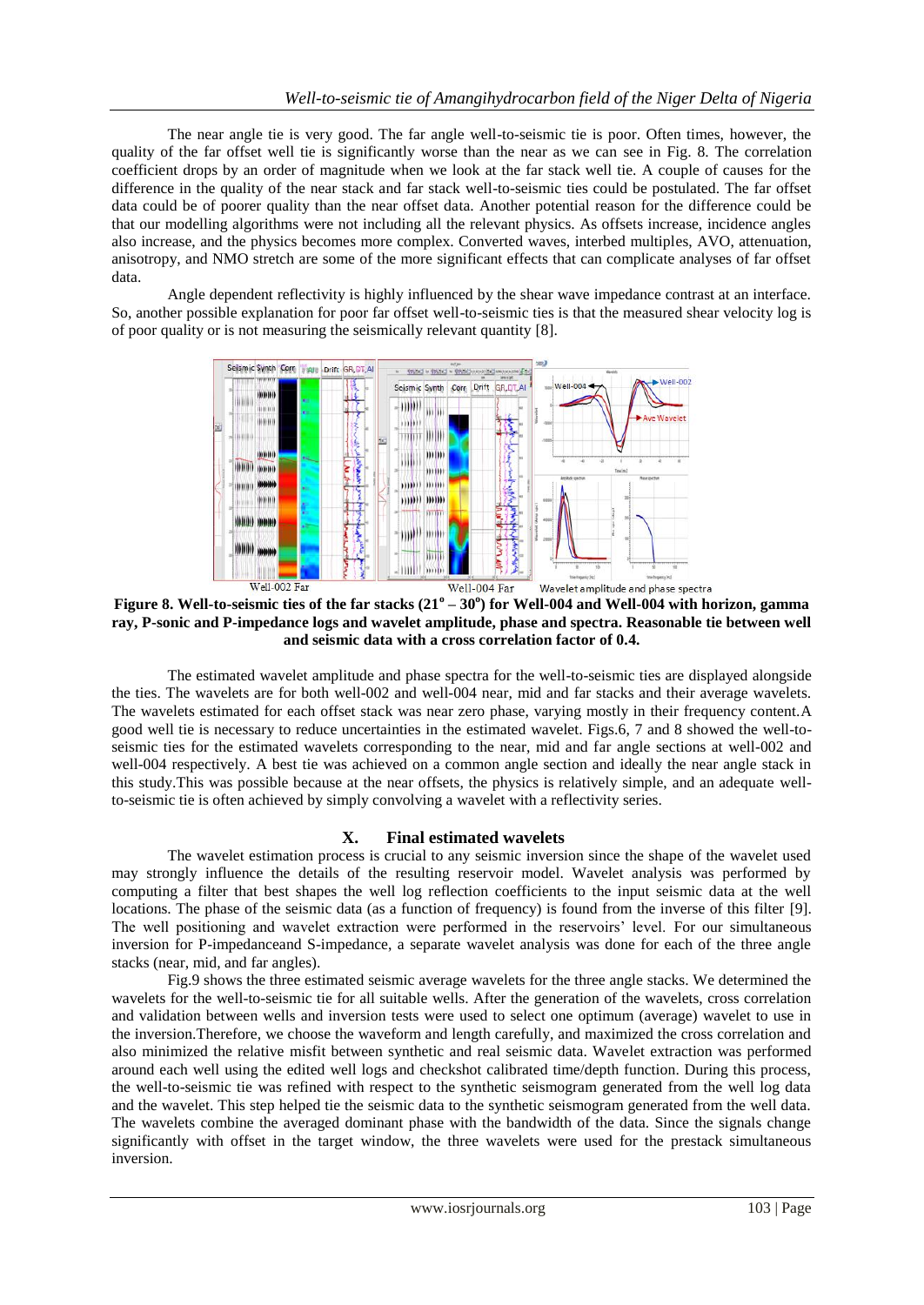For each angle window, the seismic data are matched to the appropriate impedance logs at the wells as the wavelets are estimated. Wavelet estimation was performed by computing a filter that best shapes the well log reflection coefficients to the input seismic data at the well locations. By wavelet estimation, the inverted amplitudes of the seismic data are calibrated to the control provided by the impedance logs at the wells [7,9].

A separate wavelet analysis was performed for each of the three angle stacks (near, mid, and far angles) for the simultaneous inversion for P and S impedances. For each angle window, the seismic data are matched to the appropriate impedance logs at the wells as the wavelets are estimated. The estimated wavelets, with amplitudes representative of each angle stack, are input to the inversion. Minor phase differentials were accounted for in the wavelet estimation and inversion, so there is confidence in the tie between the Pimpedanceand S-impedancesections. Note the similarity in shapes and frequency of the wavelets as theylook very much alike since they have the same phase, and almost the same amplitude.

But originally, we observed that the shapes of the extracted wavelets at each well location were quite different, and their phases were not close to zero. This means that the wavelets varied spatially within the 3D migrated volume. This spatial variation is unlikely to be seen due to the well data because the well logs were edited and calibrated. Therefore, in this study, to correct for the space variant component we applied the space adaptive wavelet processing mechanism to equalize the nonzero phase wavelets to become zero phase. Sonic logs provide ground truth data on formation velocities for seismic imaging and inversion and for generating synthetic seismograms that are subsequently used in seismic ties.



**Figure 9. Final estimated near, mid and far seismic average wavelets for the three migrated angle stacks used in the inversion. Amplitude increases with increasing angle but the frequency content is fairly constant. These wavelets, with amplitudes representative of each angle stack were inputted directly into the inversion algorithm.**

#### **XI. Conclusion**

Understanding the relationship between the reservoirs and their fluid properties measured in the wells and their expression in the seismic data is crucial to making needed predictions of the reservoirs and their fluid properties away from the wells based on the seismic response.Well-to-seismic ties are thus, a fundamental part of seismic data analysis. In both processing and interpretation, well ties provide an important link between the data we record and the physics we believe to be occurring.

The well-to-seismic ties for the near and mid angle stacks are reasonably good at the zones of interest and are essential to increase thecredibility of seismic interpretation. The events on the processed seismic data are conventionally identified from well logs via the construction of a synthetic seismogram that is the best match, in some sense, to the processed data at the well position, and is simply the convolution of a wavelet with the normal incidence reflection coefficient series. This approach was sufficient to produce well-to-seismic ties with high coefficients of correlation.

The work reveals the importance of quantitative approach to well-to-seismic ties that result in measures of the wavelet accuracy and the synthetic seismogram to seismic goodness-of-fit.The synthetic seismograms derivedto ensure a good match often require timeshifts that are inconsistent with the checkshot data at the wells. The events on the processedseismic data may be identified from well logs simply by theirpolarity and timing. It follows that events can then be followedon the seismic data from one well to another, with confidence,and the seismic data can be interpreted for stratigraphy.

Seismic processors should run well-to-seismic ties during processing as this could bring considerable improvement to seismicdata quality and interpretation. The determination of stratigraphy from seismic data requires precise knowledge of the wavelet, thus with appropriate data processing we could benefits direct identification of seismic events from well logs on the basis of timing and polarity. Also, we could achieve a